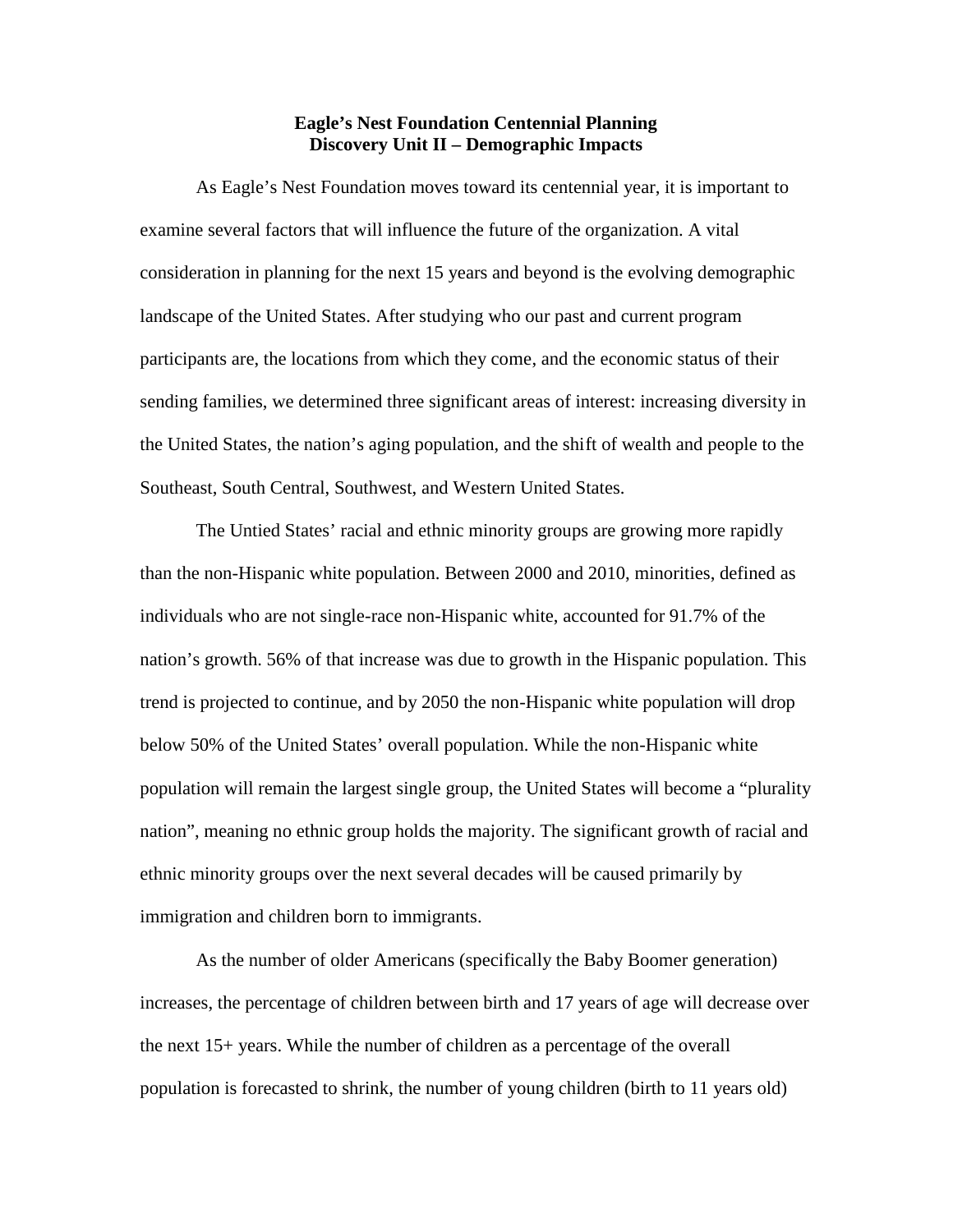will experience a strong growth rate over the next two decades. Keeping with the trend of growing racial and ethnic minority groups, the minority population of children is rapidly increasing and the number of white children is decreasing. No single racial or ethnic group under the age of 18 will be a majority by 2019.

Because of growth of the elderly population, the dependency ratio – the number of people of working age compared with the number of young and elderly – will rise sharply. In 2005, there were 59 children and elderly people per 100 working age adults. That number is expected to rise to 72 dependents per 100 adults of working age over the next three decades. An increase in the number of dependents means a decrease in the amount of disposable income available to many Americans. Discretionary income will be split between youth and the increasing elderly population.

Studies of median household incomes in the United States have found that the wealthiest counties in the nation are generally located in the Boston-to-Washington, DC corridor and in coastal areas throughout the country. The area from Washington, DC to Boston is also the most densely populated region of the United States, but population and wealth are shifting. Over the past 20 years, the largest increases in population have occurred in the South and West. Florida, Texas, and Arizona have seen the fastest growth, and population density studies suggest that this trend will continue over the next 15+ years. Racial and ethnic diversity is also growing most rapidly in these regions. Non- Hispanic white children under the age of 15 are now in the minority in 31 large metropolitan areas in the Southeastern, Southwestern, and Western regions of the United States.